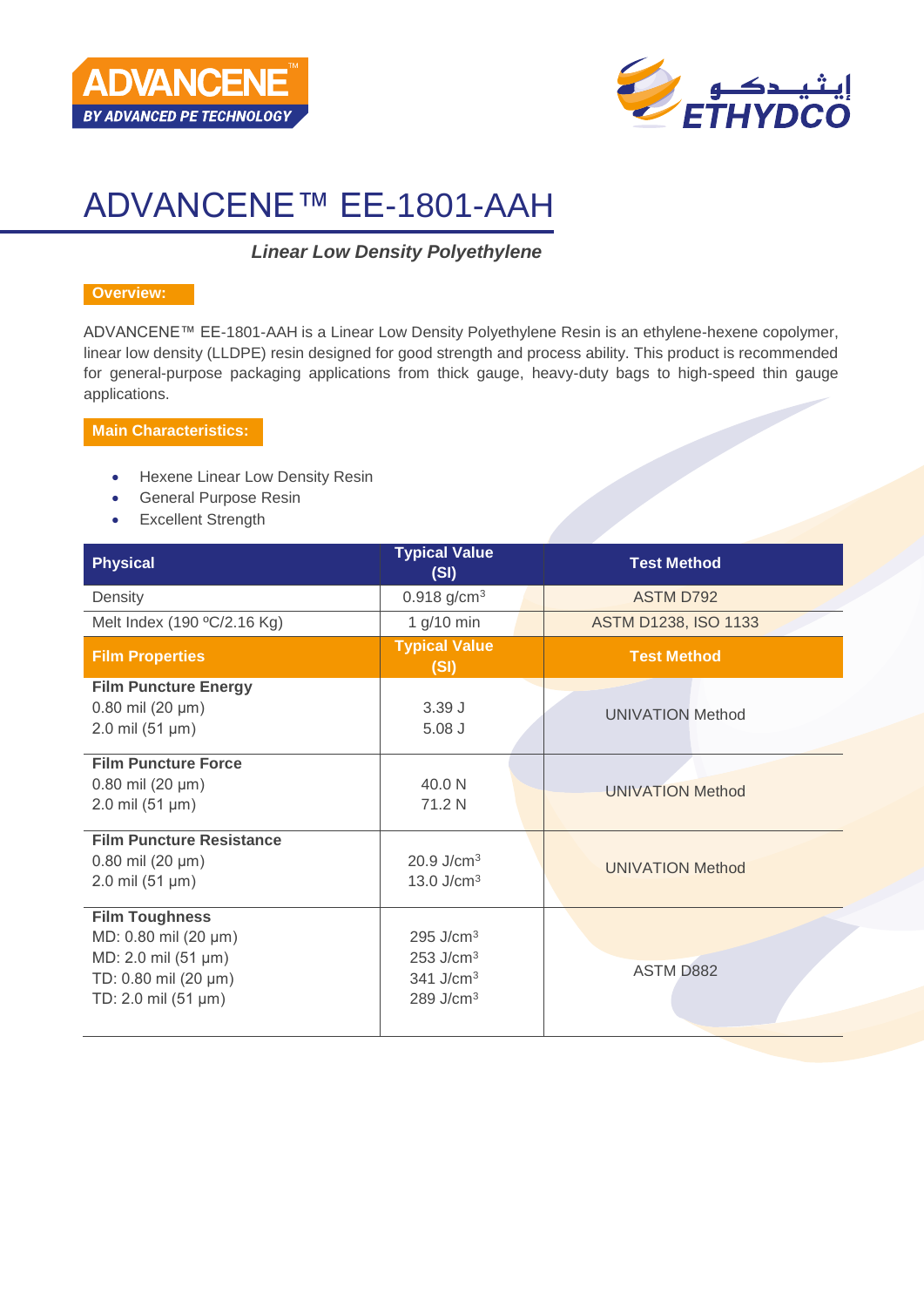

| <b>Secant Modulus</b>              |                              |                             |
|------------------------------------|------------------------------|-----------------------------|
| 2% Secant, MD: 0.80 mil (20 µm)    | 204 MPa                      |                             |
| 2% Secant, MD: 2.0 mil (51 µm)     | 199 MPa                      |                             |
| 2% secant, TD: 0.80 mil (20 µm)    | 233 MPa                      | ASTM D882                   |
| 2% secant, TD: 2.0 mil (51 µm)     | 183 MPa                      |                             |
|                                    |                              |                             |
| <b>Tensile Strength</b>            |                              |                             |
| MD: Yield, 0.80 mil (20 µm)        | 16.0 MPa                     |                             |
| MD: Yield, 2.0 mil (51 µm)         | 12.2 MPa                     |                             |
| TD: Yield, 0.80 mil (20 µm)        | 15.4 MPa                     |                             |
| TD: Yield, 2.0 mil (51 µm)         | 11.0 MPa                     |                             |
| MD: Break, 0.80 mil (20 µm)        | 60.7 MPa                     | ASTM D882                   |
| MD: Break, 2.0 mil (51 µm)         | 40.8 MPa                     |                             |
| TD: Break, 0.80 mil (20 µm)        | 48.2 MPa                     |                             |
| TD: Break, 2.0 mil (51 µm)         | 46.9 MPa                     |                             |
|                                    |                              |                             |
|                                    |                              |                             |
| <b>Tensile Elongation</b>          |                              |                             |
| MD: Break, 0.80 mil (20 µm)        | 580 %                        |                             |
| MD: Break, 2.0 mil (51 µm)         | 700 %                        | <b>ASTM D882</b>            |
| TD: Break, 0.80 mil (20 µm)        | 800 %                        |                             |
| TD: Break, 2.0 mil (51 µm)         | 850 %                        |                             |
| <b>Dart Drop Impact</b>            |                              |                             |
| $0.80$ mil (20 µm)                 | 94 <sub>g</sub>              | <b>ASTM D1709A</b>          |
| $0.80$ mil (20 µm)                 | < 100 g                      | ASTM D1709B                 |
| $2.0$ mil (51 µm)                  | 130 g                        | ASTM D1709A                 |
| $2.0$ mil (51 µm)                  | 270 g                        | ASTM D1709B                 |
|                                    |                              |                             |
| <b>Elmendorf Tear Strength</b>     |                              |                             |
| MD: 0.80 mil (20 µm)               | 300 g                        |                             |
| MD: 2.0 mil (51 µm)                | 820 g                        | <b>ASTM D19221</b>          |
| TD: 0.80 mil (20 µm)               | 670 g                        |                             |
| TD: 2.0 mil (51 µm)                | 1200 g                       |                             |
|                                    |                              |                             |
| <b>Seal Initiation Temperature</b> |                              | <b>UNIVATION Method 2,3</b> |
| $0.8$ mil (20 $\mu$ m)             | 110° C                       |                             |
| 2.0 mil (51 µm)                    | 120° C                       |                             |
| <b>Thermal</b>                     | <b>Typical Value</b><br>(SI) | <b>Test Method</b>          |
| Vicat Softening Temperature        | 103 °C                       | <b>ASTM D1525</b>           |
| Melting Temperature (DSC)          | 124 °C                       | <b>UNIVATION Method</b>     |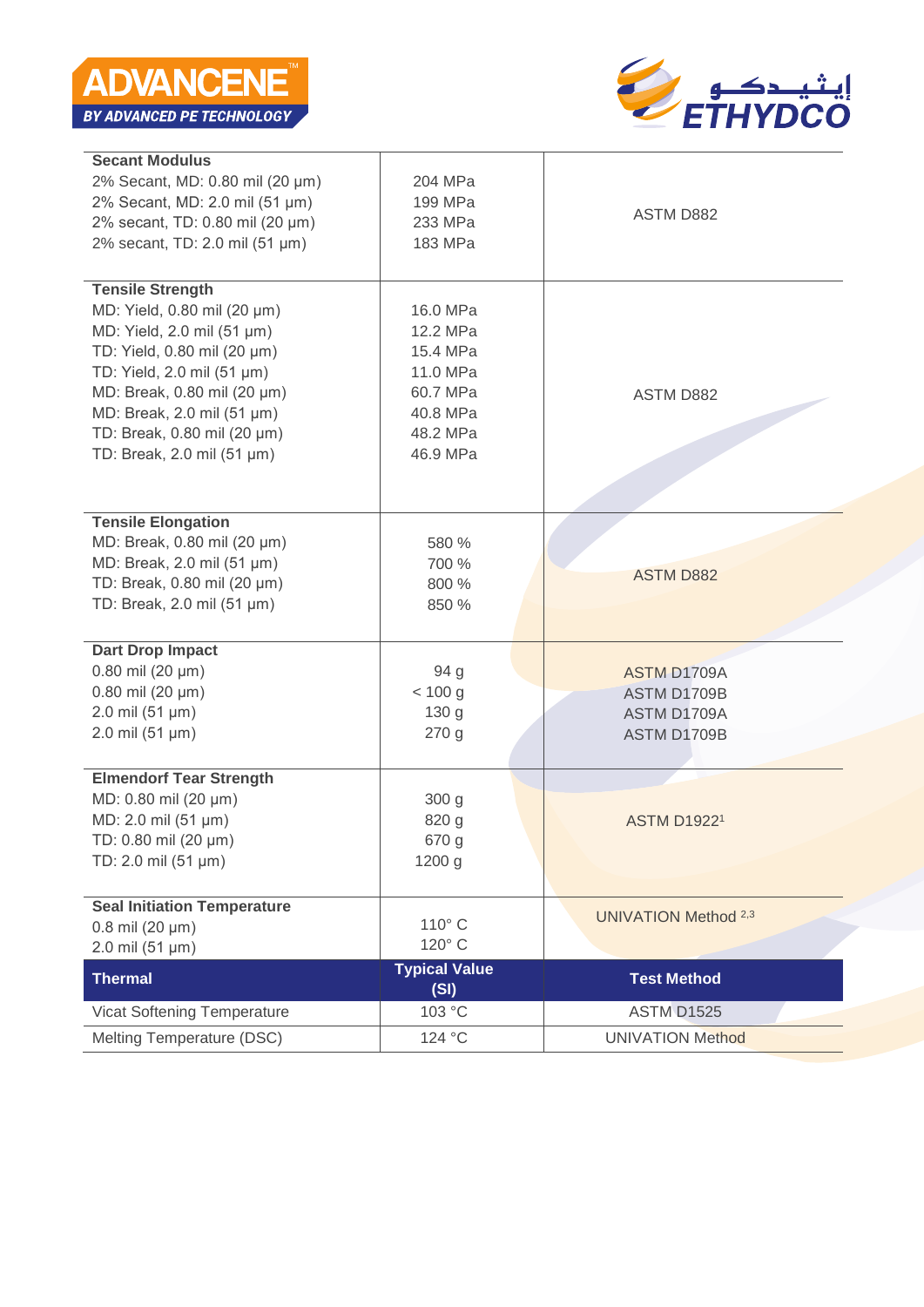



| <b>Optical</b>                 | <b>Typical Value</b><br>(SI) | <b>Test Method</b>            |
|--------------------------------|------------------------------|-------------------------------|
| Gloss                          |                              |                               |
| $20^{\circ}$ , 0.8 mil (20 µm) | 62                           |                               |
| $20^{\circ}$ , 2.0 mil (51 µm) | 90                           |                               |
| 45°, 0.8 mil (20 $\mu$ m)      | 50                           | <b>ASTM D2457</b>             |
| 45°, 2.0 mil (51 µm)           | 61                           |                               |
|                                |                              |                               |
| Haze                           |                              |                               |
| $0.8$ mil (20 $\mu$ m)         | 12 %                         | <b>ASTM D1003</b>             |
| $2.0$ mil (51 µm)              | 18 %                         |                               |
| <b>Additional Information</b>  |                              |                               |
| Seal Strength                  |                              |                               |
| 302°F (150°C), 0.8 mil (20 µm) | 1000g                        | UNIVATION Method <sup>3</sup> |
| 302°F (150°C), 2.0 mil (51 µm) | 2100g                        |                               |
| <b>Extrusion</b>               |                              |                               |
| Melt Temperature               | 231 °C                       |                               |

#### **Extrusion Notes**

Fabrication Conditions for Blown Film:

- Screw Size: 2.5 in. (63.5mm); 30:1 ratio L/D
- Screw Type: DSBII
- Die Gap: 70 mil (1.8 mm)
- Melt Temperature: 448°F (231°C)
- Output: 6 lb/hr/in. of die circumference
- Die Diameter: 6 in.
- Blow-Up Ratio: 2.5 to 1
- Screw Speed: 78 rpm
- Frost Line Height: 25 in. (635mm)

#### **Notes**

These are typical properties only and are not to be construed as specifications. Users should confirm results by their own tests:

1 Method B

- 2 Temperature at which 1 lb/in. (4.4 N/25.4 mm) heat seal strength is achieved.
- 3 Heat Seal Strengths, Topwave HT Tester 0.5 s dwell time, 40 psi bar pressure, pull speed 10in./min.